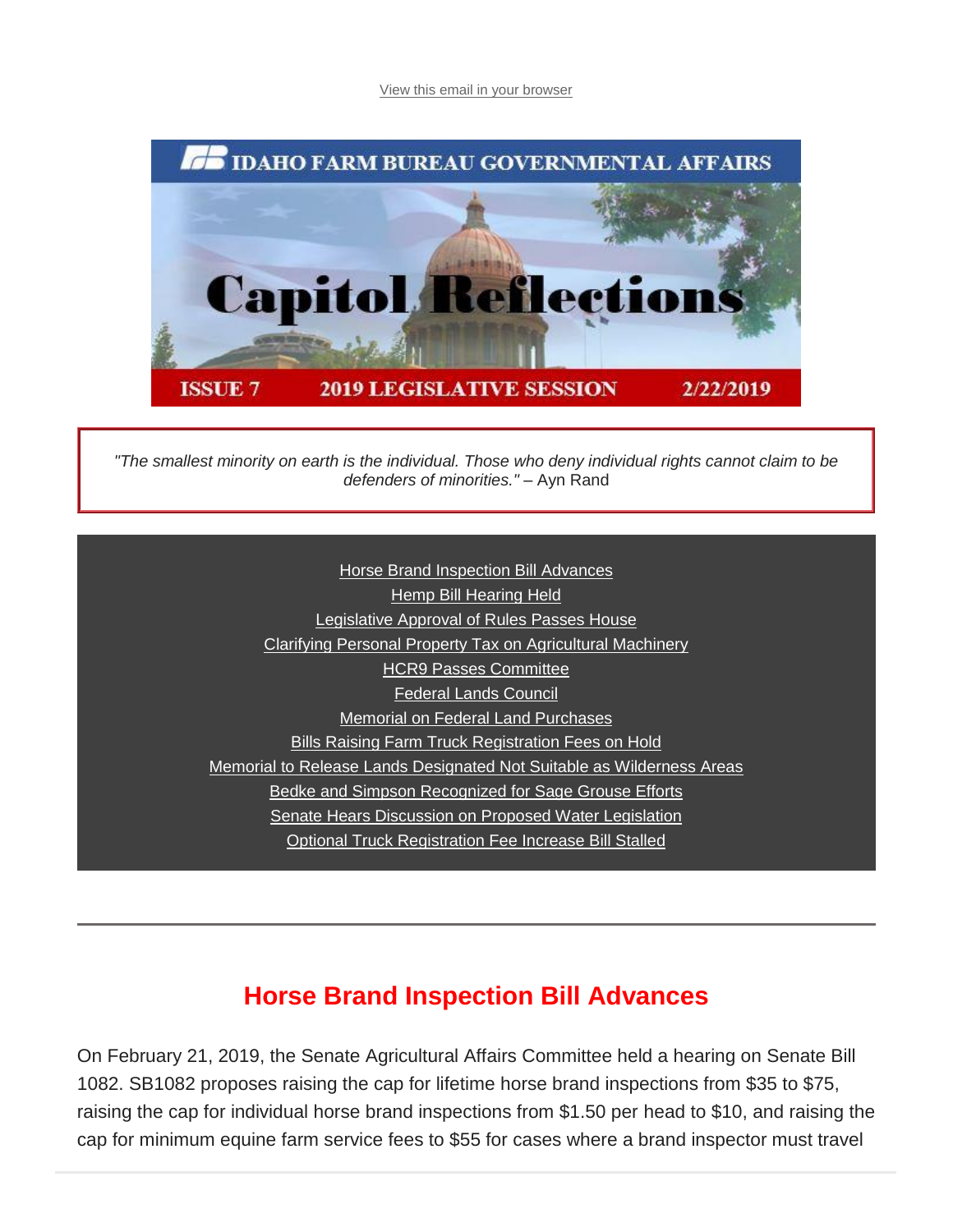from his assigned post to perform a brand inspection.

The committee heard testimony from horse breeders, the Idaho Horse Council, and the Idaho Cattle Association, and voted to approve the bill and send it to the House floor with a "Do Pass" recommendation. Idaho Farm Bureau was the only testimony in opposition. IFBF opposes a mandatory horse brand inspection in Idaho. Other aspects of the bill fit within our policy.

IFBF Policy # 12 states "[w]e support eliminating the mandatory brand inspection for equine in Idaho. We support an option for having a brand inspection for the lifetime of ownership for the equine. We support raising the fee for the lifetime inspection." Although IFBF fully supports the mission and purpose of the brand board, we do not believe the proposed action will resolve the funding issues that have been identified. Our members believe eliminating the requirement for horse brand inspections will be a more productive solution to the funding problem, while allowing for a horse brand inspection for those who travel to states that still require one. **IFBF opposes SB1082.**

[BACK](https://mailchi.mp/idahofb.org/capitol-reflections-issue-7?e=a4ab29d1bd#Navigation)

# **Hemp Bill Hearing Held**

On Monday the House Agricultural Affairs Committee held a hearing on House Bill 122, dealing with legalizing the production of hemp in the state. Both Representatives, Troy and Moon, spoke to the committee concerning their two-part bill. Representative Moon's part of the bill removes hemp from Idaho's Schedule I list and Representative Troy's part conforms the legalizing the production of hemp in Idaho to the 2018 U.S. Farm Bill. After the two sponsors were finished with their presentation, there was over 2 hours of testimony offered by multiple individuals with all except one being in favor of the bill and producing hemp in Idaho.

Groups who testified in favor of the bill included: Idaho Food Producers, Idaho Freedom Foundation, Idaho Farm Bureau Federation. There was also an individual in construction who demonstrated hemp products used in the industry and an Idaho farmer who partnered with his son to grow hemp in the Willamette Valley, to name a few. Idaho Farm Bureau's testimony consisted of informing the committee that the Federation has policy supporting the legalization of the production of industrial grade hemp as an alternative crop for farmers but are opposed to the legalization of marijuana.

The committee thanked everyone for their testimonies and the information that was given. The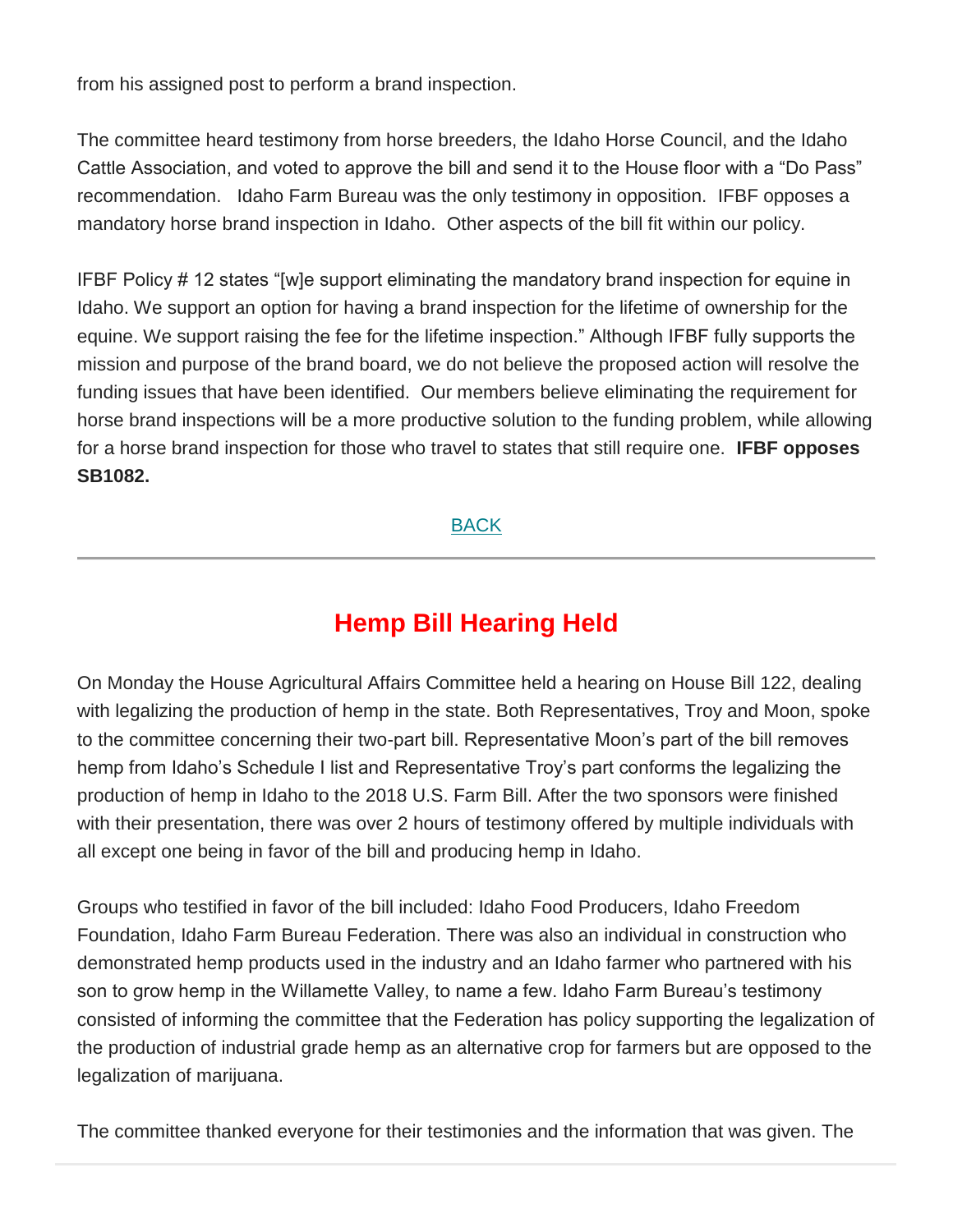committee did not vote on the bill; however, a vote will most likely occur sometime next week. Law enforcement groups were unable to attend on Monday and asked that it be held until they were able to testify as well. **IFBF policy 9 and AFBF policy 158 sections 3.3 & 3.4 and policy 204 supports the production of industrial hemp and opposes the legalization of marijuana. IFBF supports H122**

**[BACK](https://mailchi.mp/idahofb.org/capitol-reflections-issue-7?e=a4ab29d1bd#Navigation)** 

# **Legislative Approval of Rules Passes House**

Last week, the House approved H100, the bill which would strengthen the rules review process, on a vote of 53-16. All Republican House members voted for the bill except two, one of which stated on the floor he agreed with the purpose of H100 and the only reason he was voting against it was to keep a promise he made to constituents that he would not change the rules process.

H100 is now awaiting a hearing in the Senate State Affairs Committee which is chaired by Senator Patti Anne Lodge (R-Huston). It is not yet clear if H100 will receive a hearing in the Senate this year. While there is wide-spread support for the bill amongst Senators, there are a few influential Senators who are hesitant to change the current process.

H100 will better protect Idaho citizens against rules that do not comply with the underlying laws. One example from this year is H26, which amends a DEQ rule so it is in compliance with federal rules. The DEQ rule, which went through the legislative review process in previous years, was more stringent than federal rules, despite Idaho law which prohibits any Idaho rule or law from being more stringent than federal law or regulation. This rule slipped through the process unnoticed, and now the Legislature has had to correct it. If H26 had not passed, gas station owners would have been forced to either comply with the stricter law; or, go to court to try to overturn the rule. Neither option is a good one.

H100 would simply require all rules be affirmatively approved by both the House and Senate prior to becoming effective. This is the same process that is currently used for all fee rules, so there is a longstanding precedent. However, other rules that do not involve a fee currently go into effect automatically following the legislative session unless both the House and Senate proactively reject the rule. This tilts the field in favor of the agencies, and against the citizens. H100 would correct that and level the playing field. IFBF policy #169.1.5 supports requiring approval of rules by both the House and Senate. **IFBF supports H100**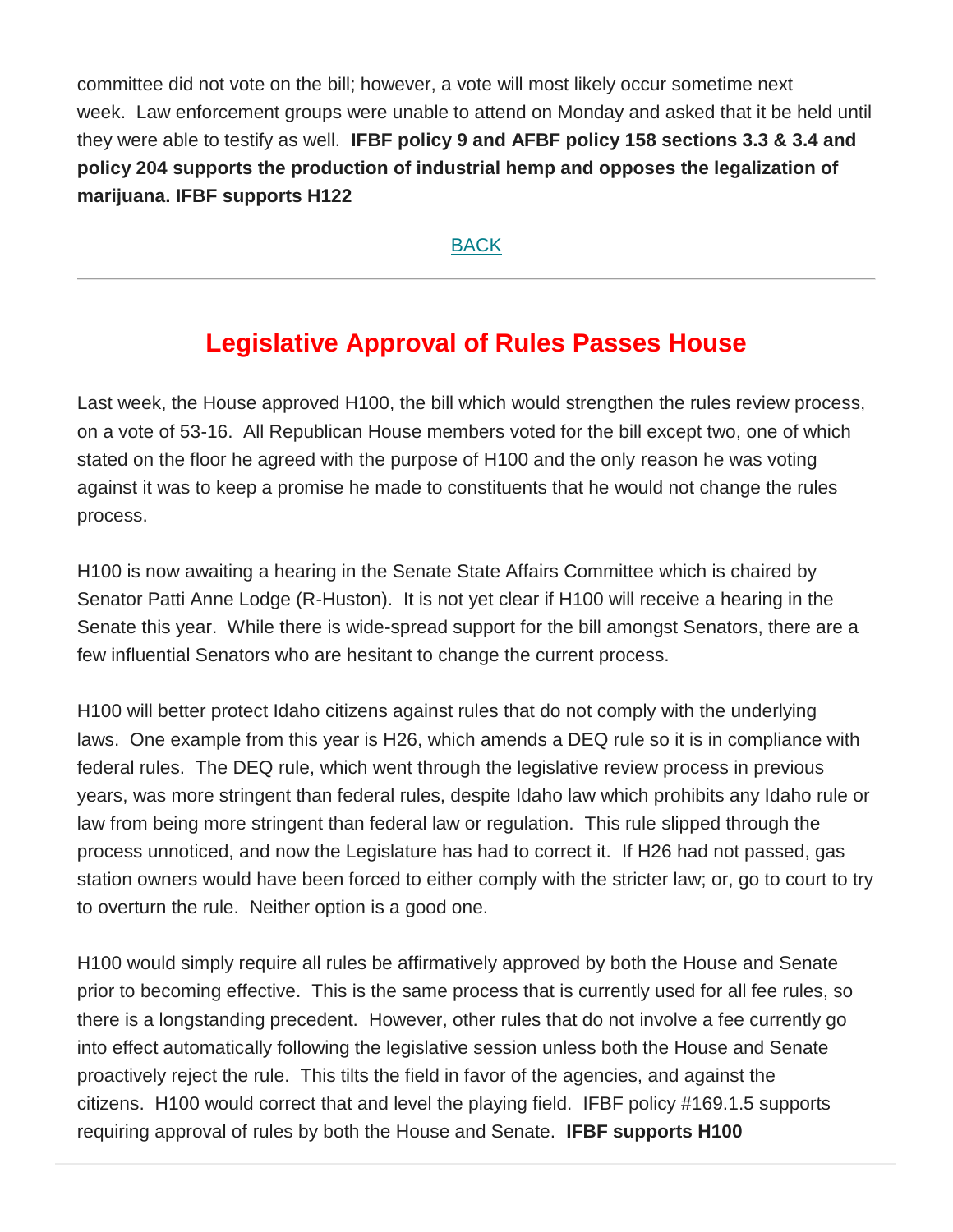# **Clarifying Personal Property Tax on Agricultural Machinery**

Last week, the House approved H87 by a vote of 67-1. This week H87 was approved unanimously by the Senate Local Government and Taxation Committee which is chaired by Senator Jim Rice (R-Caldwell). H87 will now move to the Senate floor for consideration by the entire Senate.

Since 2001, there has been an exemption from paying personal property tax for equipment and machinery used in the production of agricultural commodities. Unfortunately, since that time there have been cases where county assessors have differed on their interpretation of the law. This has led to instances where a farmer in one county was forced to pay personal property tax on a piece of equipment, while a farmer in the county next door did not pay any personal property tax on the same piece of equipment.

H87 clarifies the existing statute so all farmers and ranchers across the state are treated equally and fairly when it comes to the assessment of property tax on farm and ranch equipment. The Idaho Tax Commission and the County Assessors were involved in the drafting of this legislation, and they have not indicated opposition. IFBF policy #104 supports ensuring all agricultural equipment is treated fairly and equitably when personal property tax is assessed. **IFBF supports H87**

### [BACK](https://mailchi.mp/idahofb.org/capitol-reflections-issue-7?e=a4ab29d1bd#Navigation)

### **HCR9 Passes Committee**

The House Environment, Energy & Technology Committee unanimously passed HCR9, a concurrent resolution recognizing hydropower as Idaho's greatest renewable resource and the benefit it provides as a carbon-free, inexpensive electrical power source. Hydropower is an economic driver for tourism, recreation, and agriculture in the state. Examples of different size hydropower generation exist throughout the state.

IFBF Policy #83.1 supports the continued careful use of water as one of our renewable natural resources through existing hydro projects and the construction of new ones. **IFBF supports HCR9.**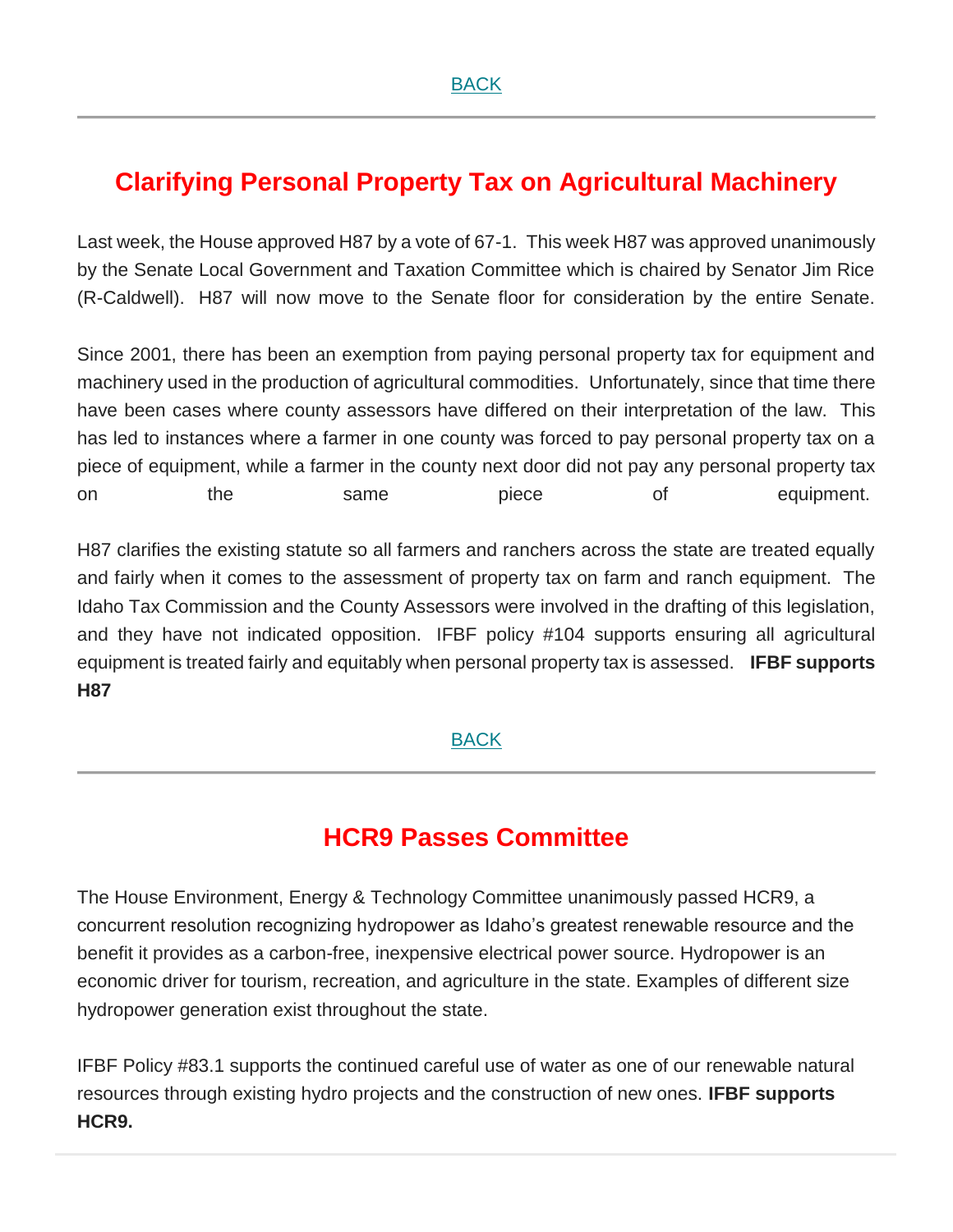### **Federal Lands Council**

This week the House State Affairs Committee approved H162 which would create the Idaho Council on Federal Lands. The Council would review policies and issues "relating to jurisdiction, governmental sovereignty, taxation, natural resources, economic development, and other issues where state government and federal government interface with respect to such lands."

Most Legislators have limited knowledge of the federal laws and regulation which apply to federally managed lands despite more than 63% of Idaho being administered by federal agencies. The Federal Lands Council would be able to provide credible information to legislators on federal land management issues when questions arise in the Legislature. Furthermore, the council could serve as a liaison between federal agencies and Idaho citizens who have private rights, permits or contracts on federally managed lands when issues arise. A legislative council will have more weight working "peer to peer" with the federal agencies than citizens on their own.

H162 now moves to the House floor for consideration by the full House. IFBF supports the creation of a Federal Lands Council. **IFBF supports H162**.

### [BACK](https://mailchi.mp/idahofb.org/capitol-reflections-issue-7?e=a4ab29d1bd#Navigation)

## **Memorial on Federal Land Purchases**

HJM005 urges Congress to pass federal legislation to require "that when private lands are exchanged, purchased, or transferred to the federal government that other federal lands within the county"—of substantially equivalent value—"must be sold."

The memorial explains that the sale or transfer of private lands to the federal government reduces the overall taxable value of a county. This requires other private property owners to pay higher property taxes to make up for the lost tax revenue. The federal government has programs to counteract this loss by providing payments in lieu of taxes, but these payments are subject to Congressional appropriation and are a fraction of the tax amount previously received from the private owner.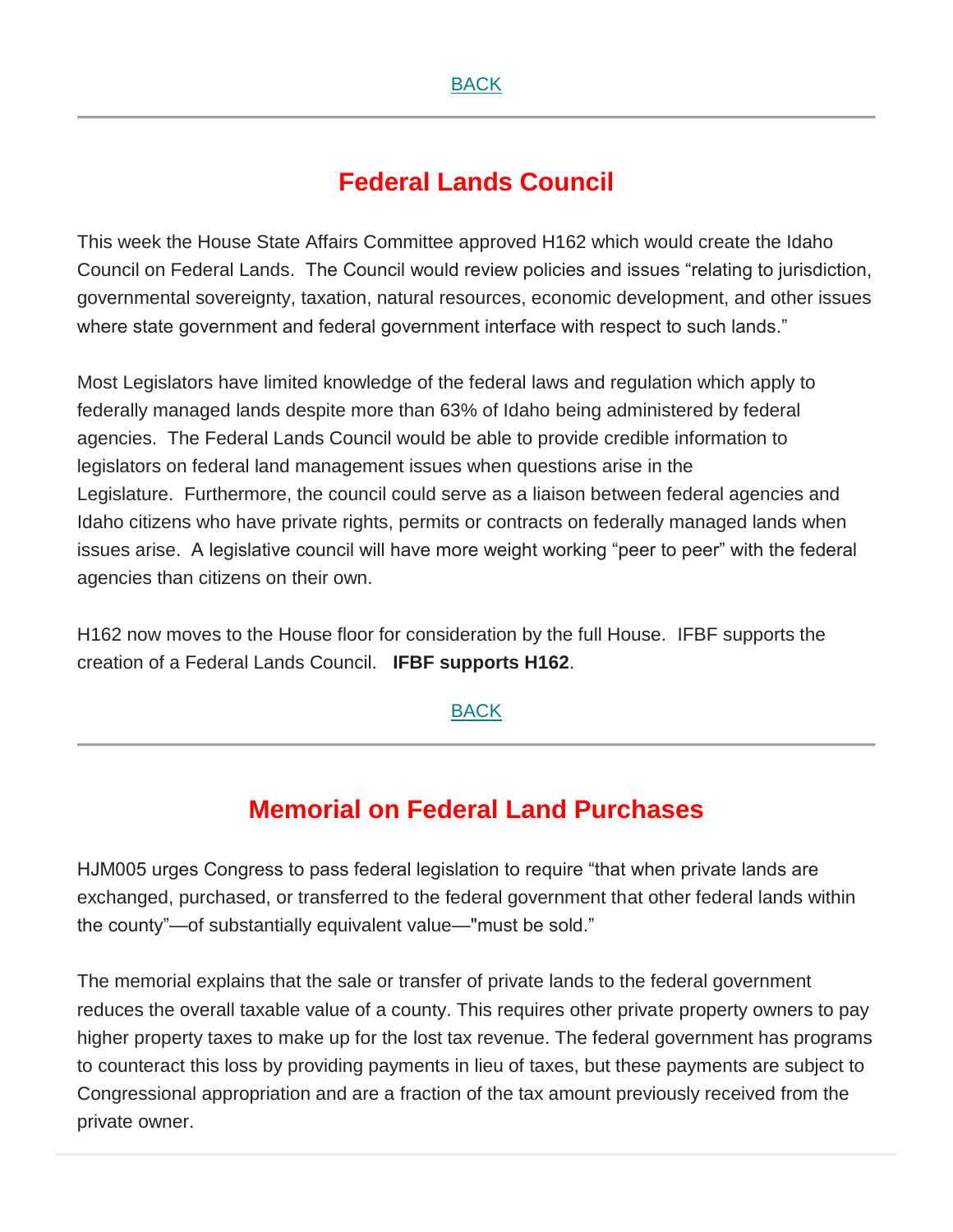During the House Resources and Conservation Committee hearing on February 22, 2019, Representative Fred Wood (R-Burley) stated he opposed the bill because it would affect private property rights by limiting who a private land owner could sell their land to. However, private landowners can still sell their land to the federal government if they so choose. If Congress were to act upon HJM005, the federal government would have to subsequently sell other land of substantially equal value to make up for the loss of taxable land.

IFBF Policy # 44 refers to government land transaction and states we support "[n]o net loss of private property." **IFBF supports HJM005.**

[BACK](https://mailchi.mp/idahofb.org/capitol-reflections-issue-7?e=a4ab29d1bd#Navigation)

# **Bills Raising Farm Truck Registration on Hold**

Senator Brackett (R-Rogerson) introduced Senate Bill Nos. 1066 and 1067 earlier this month. Both bills propose amending Idaho Code 49-432 to create an annual registration fee for all commercial vehicles of \$280 as well as amending the mileage use fee on all vehicles over 60,000 pounds. Although the two bills propose imposing the same yearly registration fee, they propose differing mileage use fees. SB1066 proposes a seven-tier mileage use fee starting at \$.04 per mile for trucks weighing 60,001 pounds and ending at \$.10 per mile for trucks weighing 118,001-130,000 pounds. SB1067 proposes a 35-tier mileage use fee starting and ending at the same prices.

For a detailed explanation of SB1066 and 1067 please refer to the February 15, 2019, issue of Capitol Reflections. Both bills would increase annual registration fees for almost all trucks. Some registration fees would increase by as much as \$1,000 per truck. President Bryan Searle and DeLon Lee met with Senator Brackett to discuss the bills and their effect on agriculture. After the meeting, Senator Brackett decided to hold the bills to find a better solution for agriculture**. IFBF opposes SB1066 and SB 1067.**

[BACK](https://mailchi.mp/idahofb.org/capitol-reflections-issue-7?e=a4ab29d1bd#Navigation)

# **Memorial to Release Lands Designated Not Suitable as Wilderness Areas**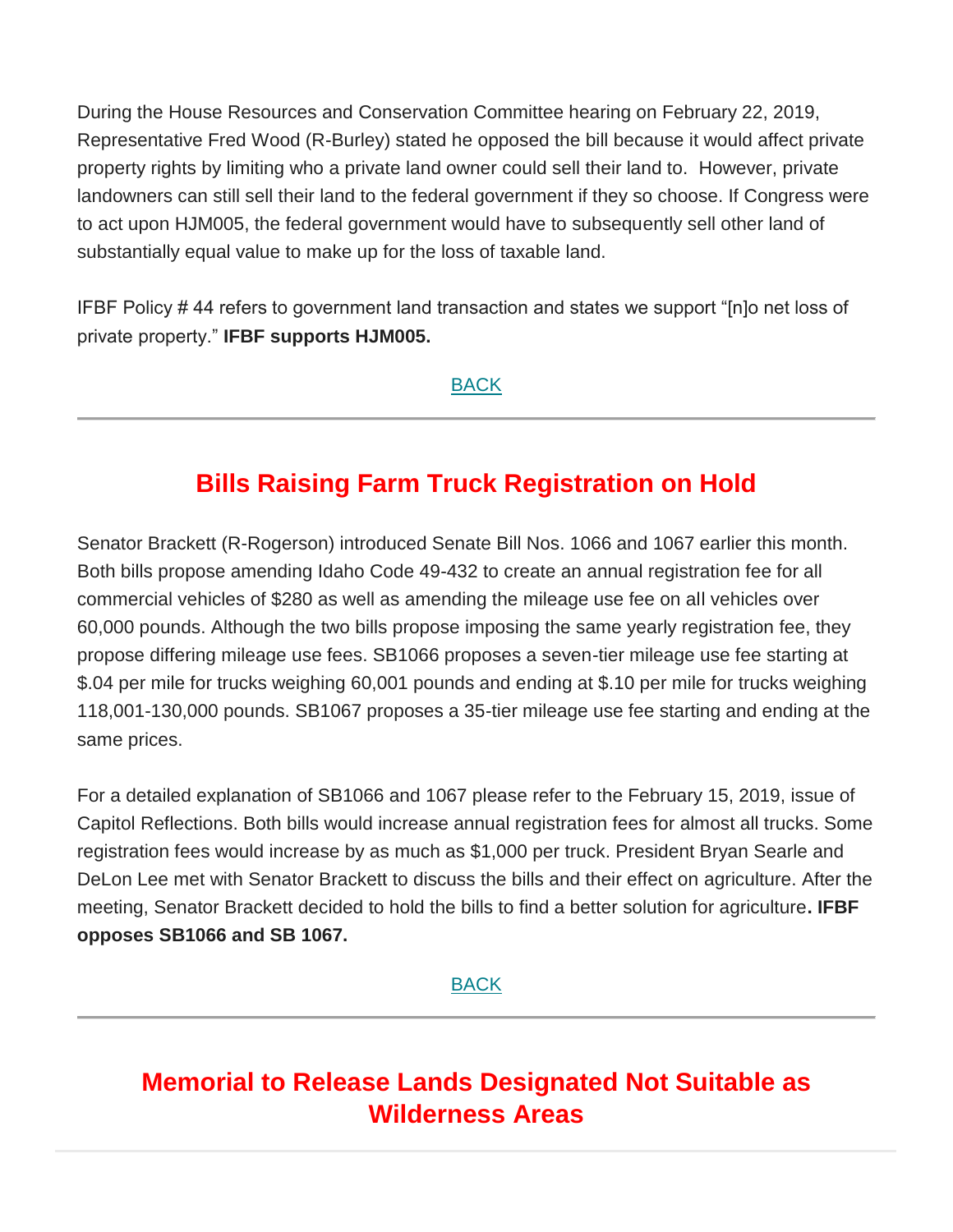HJM008 urges Congress to release more than 500,000 acres for multiple-use management that is currently being held in Wilderness Study Areas.

In 1976, Congress passed the Federal Land Policy and Management Act (FLPMA) which directed the BLM to identify and review all the public lands in the United States that could qualify as wilderness areas. Wilderness areas are areas that are in a natural state where impacts from humans is minimal. In 1991 the BLM director issued a Record of Decision recommending Congress release 825,217 acres back to multiple-use management since it did not qualify as wilderness. Today over 500,000 acres of this land designated not suitable for wilderness areas are still being managed as wilderness areas. This has deprived Idahoans of access for recreation, grazing, and logging, and left these resource-rich areas unmanaged to burn in wildfires. HJM008 urges Congress to release this land back to multiple-use management.

IFBF Policy # 62 states, in part, we oppose "[a]ll dedication of land in Idaho for wilderness and roadless areas and support the release of lands currently held in Wilderness Study Areas (WSA) back to multiple-use management. All lands designated as non-suitable for wilderness must be immediately released from WSA status." **IFBF supports HJM008.**

#### [BACK](https://mailchi.mp/idahofb.org/capitol-reflections-issue-7?e=a4ab29d1bd#Navigation)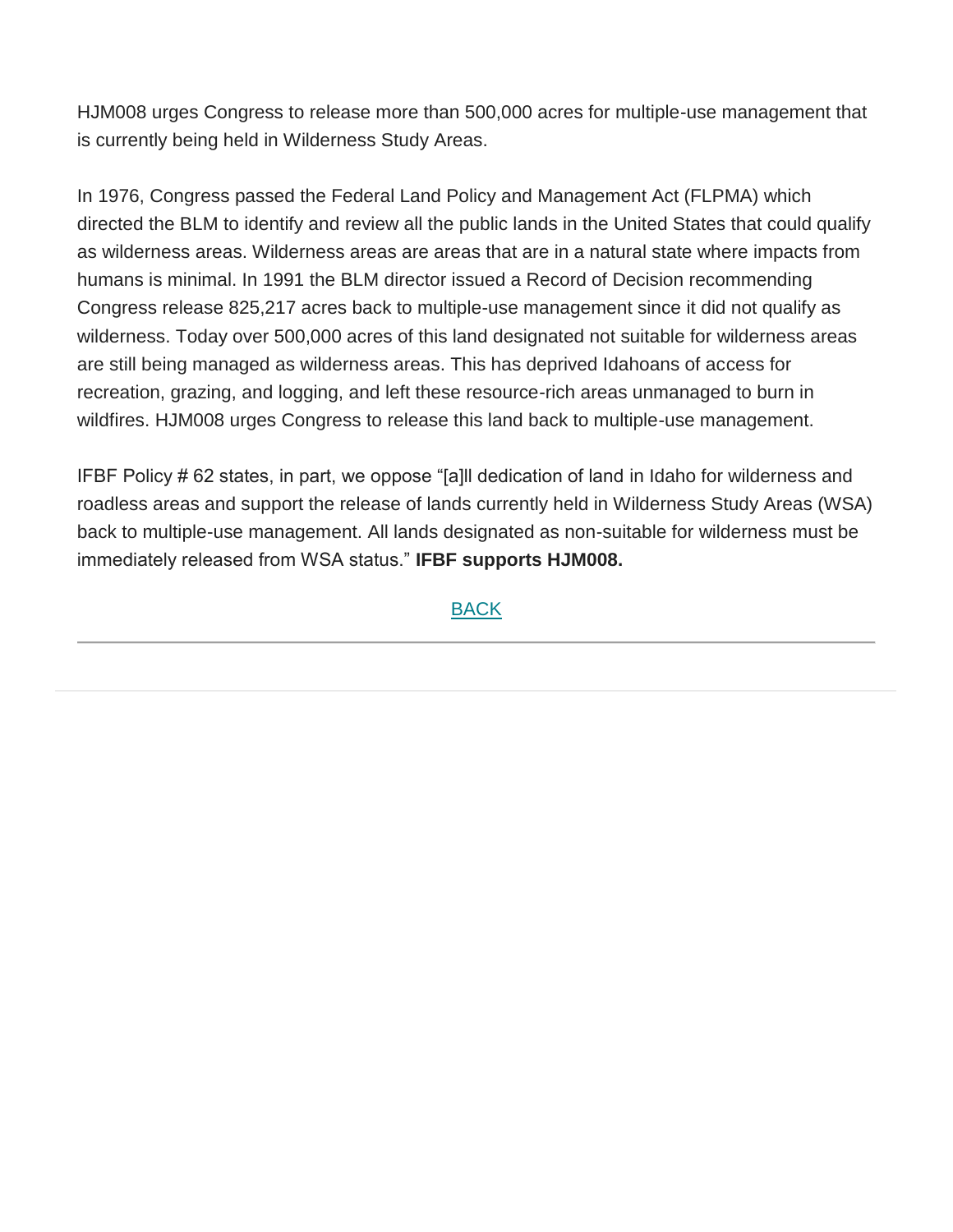

# **Bedke and Simpson Recognized for Sage Grouse Efforts**

### **Bedke and Simpson Recognized for Sage Grouse Efforts**

On Thursday afternoon Governor Brad Little recognized Speaker of the House Scott Bedke and Congressman Mike Simpson for their efforts over the past decades with sage grouse conservation in the west. The following is a press release from the Idaho House Republican Caucus:

*BOISE, Idaho – Governor Brad Little proclaimed today (February 21, 2019) to be Speaker Scott Bedke and Congressman Mike Simpson Sage Grouse Appreciation Day. Bedke and Simpson were honored for years of tireless work to maintain the Idaho bird's viability and habitat. That work ensured state, not federal, management of the sage grouse.*

*"Years of work from not just me, but many folks, showed that Idaho can manage its own land and wildlife," said Speaker Bedke.*

*The ceremony took place in the Lincoln Auditorium in the Idaho Statehouse. Governor Brad Little read and signed a proclamation declaring, in part, "The Honorable Scott Bedke, Speaker of the House of Representatives of the state of Idaho, and Congressman Simpson have devoted significant time, effort, and resources to leading the state's efforts to both conserve the species,*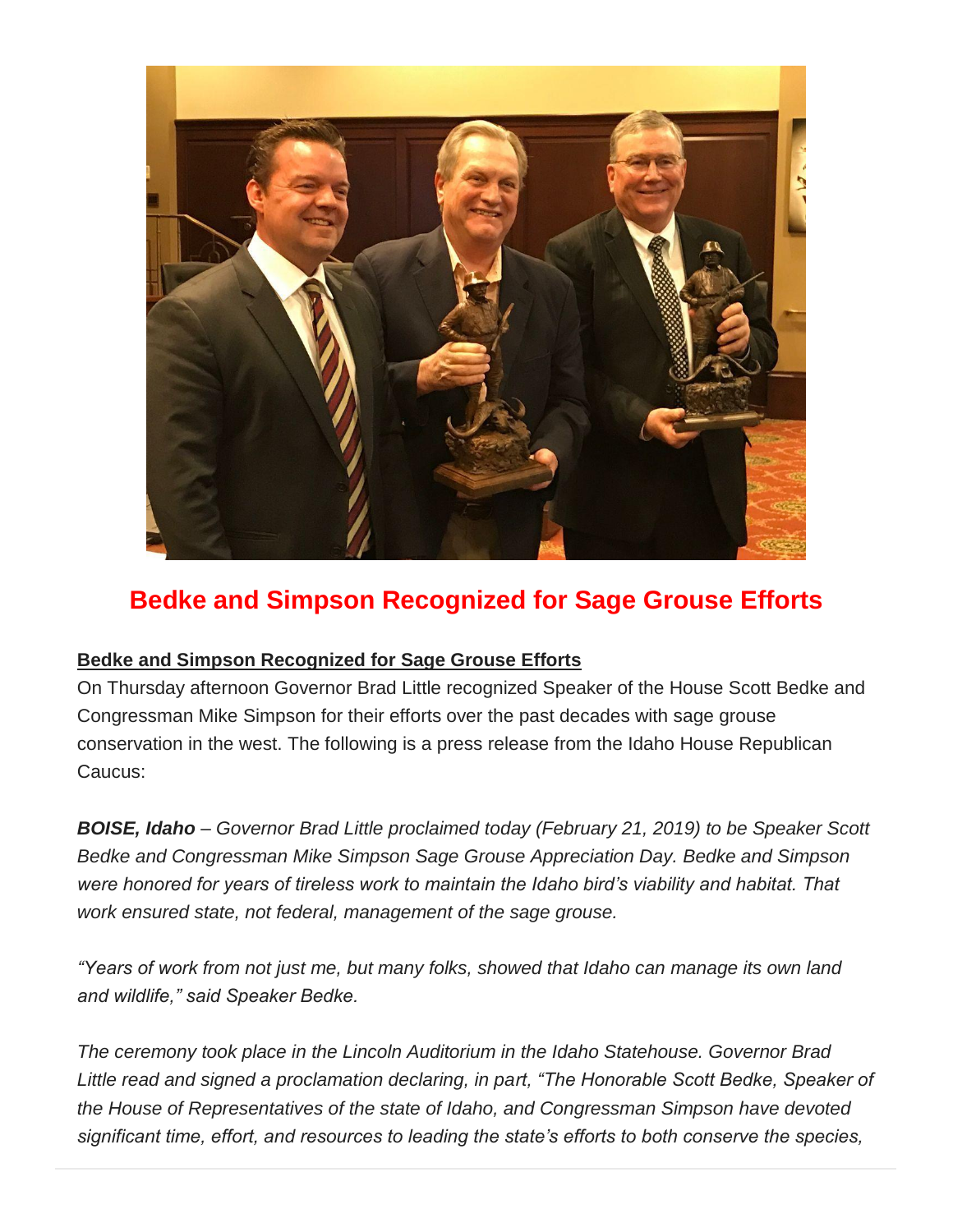*and promote the welfare of the state's citizens."*

*Big Game Forever President Ryan Benson also presented a statue to Bedke and Simpson, depicting President Theodore Roosevelt, another champion of conservation.*

[BACK](https://mailchi.mp/idahofb.org/capitol-reflections-issue-7?e=a4ab29d1bd#Navigation)

## **Senate Hears Discussion on Proposed Water Legislation**

This week, the Senate Resources & Environment Committee held two hearings largely dominated by several pieces of proposed water legislation, with S1056 taking the most attention. The bill would essentially do two things: 1). outline groundwater districts mitigation apportionment responsibilities, and 2). authorize the director of IDWR to curtail groundwater users who have failed to comply with their apportioned mitigation responsibilities.

S1056 would authorize ground water districts to apportion mitigation obligations among their members in a manner comparable to assessments. Certain mitigation activities, including those agreed upon in the historic ESPA settlement, protect all groundwater right holders from curtailment, but to varying degrees. Accordingly, when ground water districts apportion mitigation obligations to its members, the districts must consider the benefits a water-user receives from mitigation.

The apportionment must be structured to assign a greater mitigation obligation to holders of junior priority water rights than to holders of senior priority water rights. It may also be structured to adjust a member's obligation based on consumptive use under the member's ground water rights or other attributes.

Additionally, S1056 would expressly authorize the director to curtail ground water users who have failed to comply with the apportionment of mitigation obligations imposed by ground water districts. This differs from the current authority of the director to only curtail based on water right priority for those groundwater users who do not participate in a groundwater district mitigation plan.

Ground water districts exist principally to protect their members' water rights from curtailment by developing and implementing mitigation plans. Those members who do not participate in the approved groundwater district mitigation plans do not receive any protection or safe harbor from water calls made by senior water right holders.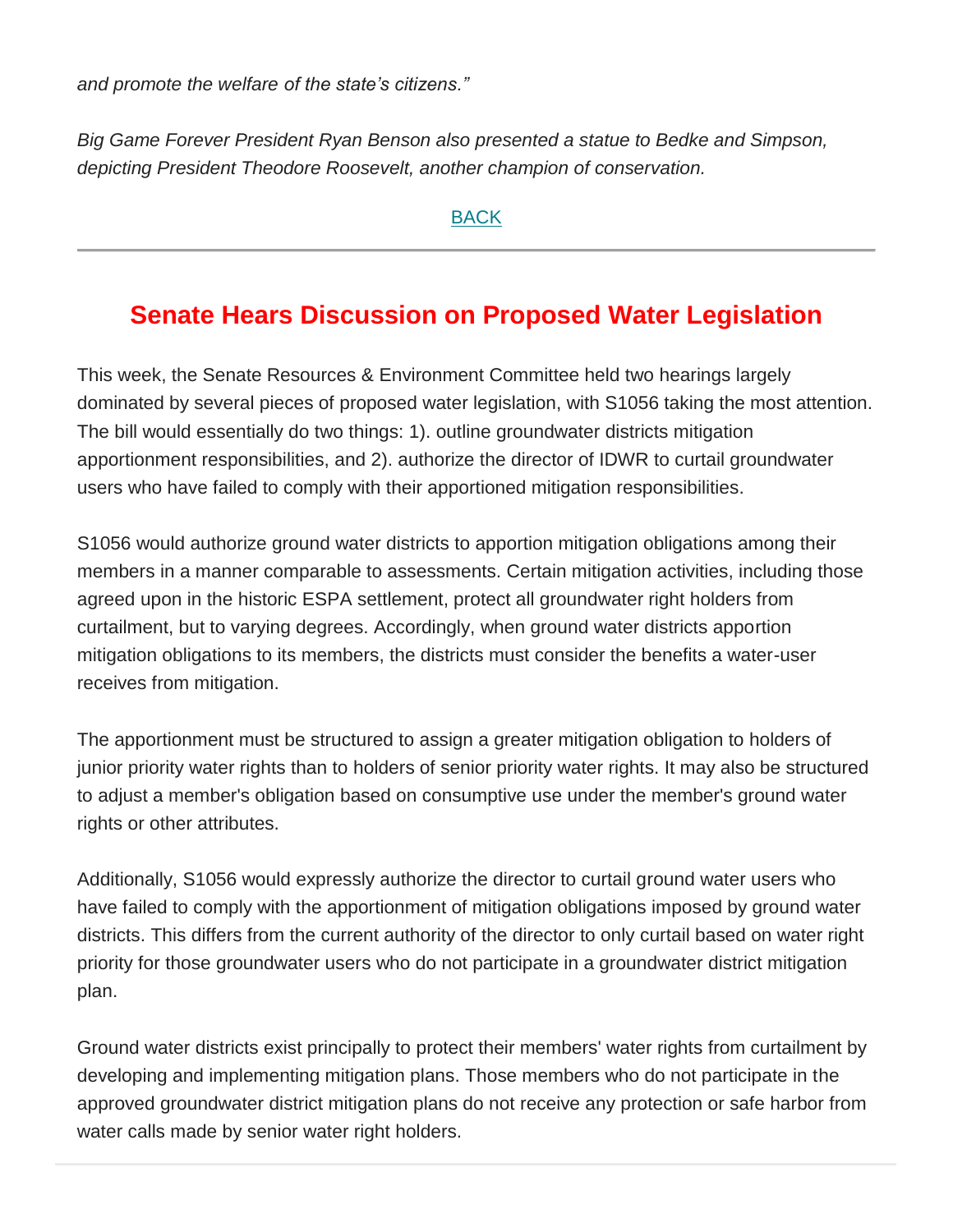Proponents of S1056 state this added authority is needed to ensure the ESPA settlement agreement remains intact and continues to function. Currently, there are a few individuals who have refused to comply with any mitigation plan, yet they may benefit from mitigation efforts of others in the district. The fear is that if no action is taken to bring these individuals into compliance with the approved mitigation plans, then soon more district members will also choose not to participate, returning water users on the ESPA to the original conflicts faced prior to the settlement agreement.

IFBF continues to monitor S1056.

[BACK](https://mailchi.mp/idahofb.org/capitol-reflections-issue-7?e=a4ab29d1bd#Navigation)

# **Optional Truck Registration Fee Increase Bill Stalled**

Representative John Gannon (D-Boise) introduced House Bill 125 to the House Transportation and Defense Committee on February 11, 2019. HB125 proposes allowing any county with a county-wide highway district to raise vehicle registration fees on all commercial and farm vehicles up to \$75 per vehicle. That fee would be in addition to the regular state registration fees. Residents living in the county highway district would vote on any fee increases during regular elections. Right now, Ada County is the only county with a county-wide highway district.

HB125 disproportionately impacts business owners. Business owners living in Ada county with a fleet of vehicles would only have one vote on a fee increase but would suffer the effects of the increase more than other voters. Business owners who live out of the county but who have businesses in the county would not be able to vote on the fee increase but would still have to pay the increased fee.

The House Transportation and Defense Committee held a hearing on HB125 on February 20, 2019. The committee voted not to approve the bill and to hold it in committee. IFBF Policy # 175 states we oppose "[a] tax or fee increase on vehicles." **IFBF opposes HB125.**

#### [BACK](https://mailchi.mp/idahofb.org/capitol-reflections-issue-7?e=a4ab29d1bd#Navigation)

[BACK](https://mailchi.mp/idahofb.org/capitol-reflections-issue-7?e=a4ab29d1bd#Navigation)